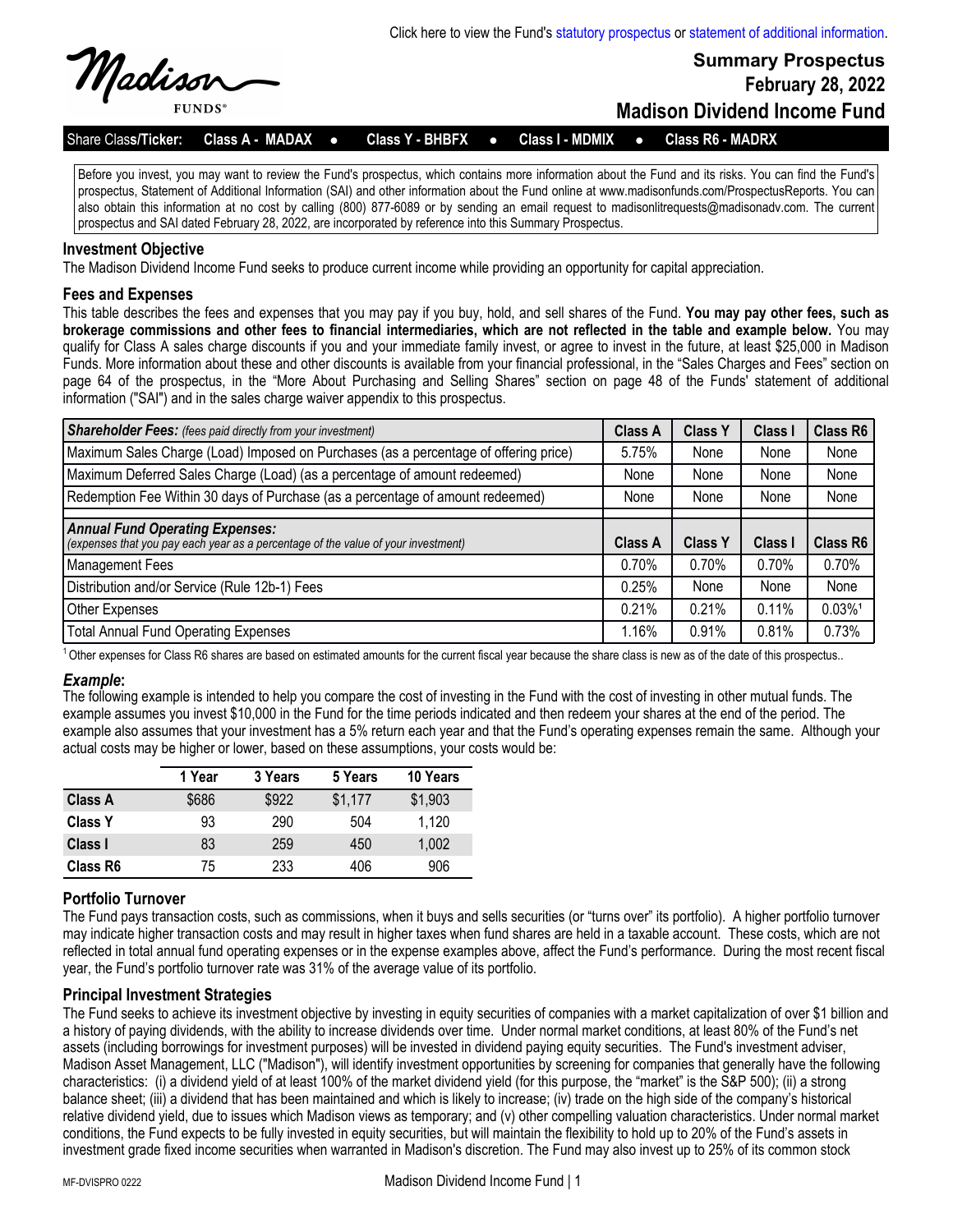allocation in foreign securities (including American Depositary Receipts ("ADRs") and emerging market securities). To the extent invested in common stocks, the Fund generally invests in 30-60 companies at any given time. This reflects Madison's belief that your money should be invested in Madison's top investment ideas, and that focusing on Madison's highest conviction investment ideas is the best way to achieve the Fund's investment objective.

Madison follows a rigorous three-step process when evaluating companies pursuant to which Madison considers (1) the business model, (2) the management team, and (3) the valuation of each potential investment. When evaluating the business model, Madison looks for sustainable competitive advantages, metrics that demonstrate relatively high levels of profitability, stable and growing earnings, and a solid balance sheet. When assessing management, Madison evaluates its operational and capital allocation track records and the nature of its accounting practices. The final step in the process is assessing the proper valuation for the company. Madison strives to purchase securities trading at a discount to their intrinsic value as determined by discounted cash flows modeling and additional valuation methodologies. Often, Madison finds companies that clear the business model and management team hurdles, but not the valuation hurdle. Those companies are monitored for inclusion at a later date when the price may be more appropriate. Madison seeks to avoid the downside risks associated with overpriced securities.

Madison may sell stocks for a number of reasons, including: (i) the price target Madison has set for stock has been achieved, (ii) the fundamental business prospects for the company have materially changed, or (iii) Madison finds a more attractive alternative. In addition, with regard to dividend paying stocks in particular, Madison may sell a stock that has reduced its dividend to a level that brings the yield on the stock to below the market (S&P 500) dividend yield, but only if the reduction in dividend appears to Madison to be a symptom of fundamental difficulties with the company that are other than temporary in nature.

The Fund's investment strategy reflects Madison's general "Participate and Protect®" investment philosophy. Madison's expectation is that investors in the Fund will participate in market appreciation during bull markets and experience something less than full participation during bear markets compared with investors in portfolios holding more speculative and volatile securities; therefore, this investment philosophy is intended to represent a conservative investment strategy. There is no assurance that Madison's expectations regarding this investment strategy will be realized.

Although the Fund expects to pursue its investment objective utilizing its principal investment strategies regardless of market conditions, the Fund may invest up to 100% in money market instruments. To the extent the Fund engages in this temporary defensive position, the Fund's ability to achieve its investment objective may be diminished.

## **Principal Risks**

The specific risks of owning the Fund are set forth below. You could lose money as a result of investing in the Fund. An investment in the Fund is not a deposit of a bank and is not insured or guaranteed by the Federal Deposit Insurance Corporation or any other government agency, entity or person. The Fund's share price and total return will fluctuate. You should consider your own investment goals, time horizon and risk tolerance before investing in the Fund.

*Equity Risk*. The Fund is subject to equity risk. Equity risk is the risk that securities held by the Fund will fluctuate in value due to general market or economic conditions, perceptions regarding the industries in which the issuers of securities held by the Fund participate, and the circumstances and performance of companies whose securities the Fund holds. In addition, while broad market measures of common stocks have historically generated higher average returns than fixed income securities, common stocks have also experienced significantly more volatility in those returns.

*Capital Gain Realization Risks to Taxpaying Shareholders.* Because of the focused nature of the Fund's portfolio, the Fund is susceptible to capital gain realization. In other words, when the Fund is successful in achieving its investment objective, portfolio turnover may generate more capital gains per share than funds that hold greater numbers of individual securities. The Fund's sale of just a few positions will represent a larger percentage of the Fund's assets compared with, say, a fund that has hundreds of securities positions.

*Growth and Value Risks.* Stocks with growth characteristics can experience sharp price declines as a result of earnings disappointments, even small ones. Stocks with value characteristics carry the risk that investors will not recognize their intrinsic value for a long time or that they are appropriately priced at a low level. Because the Fund generally follows a strategy of holding stocks with both growth and value characteristics, any stock's share price may be negatively affected by either set of risks.

*Special Risks Associated with Dividend Paying Stocks*. Raising interest rates have the potential to hurt the value and/or price of higher dividend yielding stocks more so than the overall market. In addition, higher dividend yielding stocks may go through periods of underperformance as a group versus the broader market.

*Foreign Security and Emerging Market Risk*. Investments in foreign securities, including investments in ADRs and emerging market securities, involve risks relating to currency fluctuations and to political, social, and economic developments abroad, as well as risks resulting from differences between the regulations to which U.S. and foreign issuers and markets are subject. These risks may be greater in emerging markets. The investment markets of emerging countries are generally more volatile than markets of developed countries with more mature economies.

*Depository Receipt Risk.* Depository receipts, such as American depository receipts ("ADRs"), global depository receipts ("GDRs"), and European depository receipts ("EDRs"), may be issued in sponsored or un-sponsored programs. In a sponsored program, a security issuer has made arrangements to have its securities traded in the form of depository receipts. In an un-sponsored program, the issuer may not be directly involved in the creation of the program. Depository receipts involve many of the same risks as direct investments in foreign securities. These risks include, but are not limited to, fluctuations in currency exchange rates, which are affected by international balances of payments and other financial conditions; government interventions; and speculation. With respect to certain foreign countries, there is the possibility of expropriation or nationalization of assets, confiscatory taxation, political and social upheaval, and economic instability. Investments in depository receipts that are traded over the counter may also be subject to liquidity risk.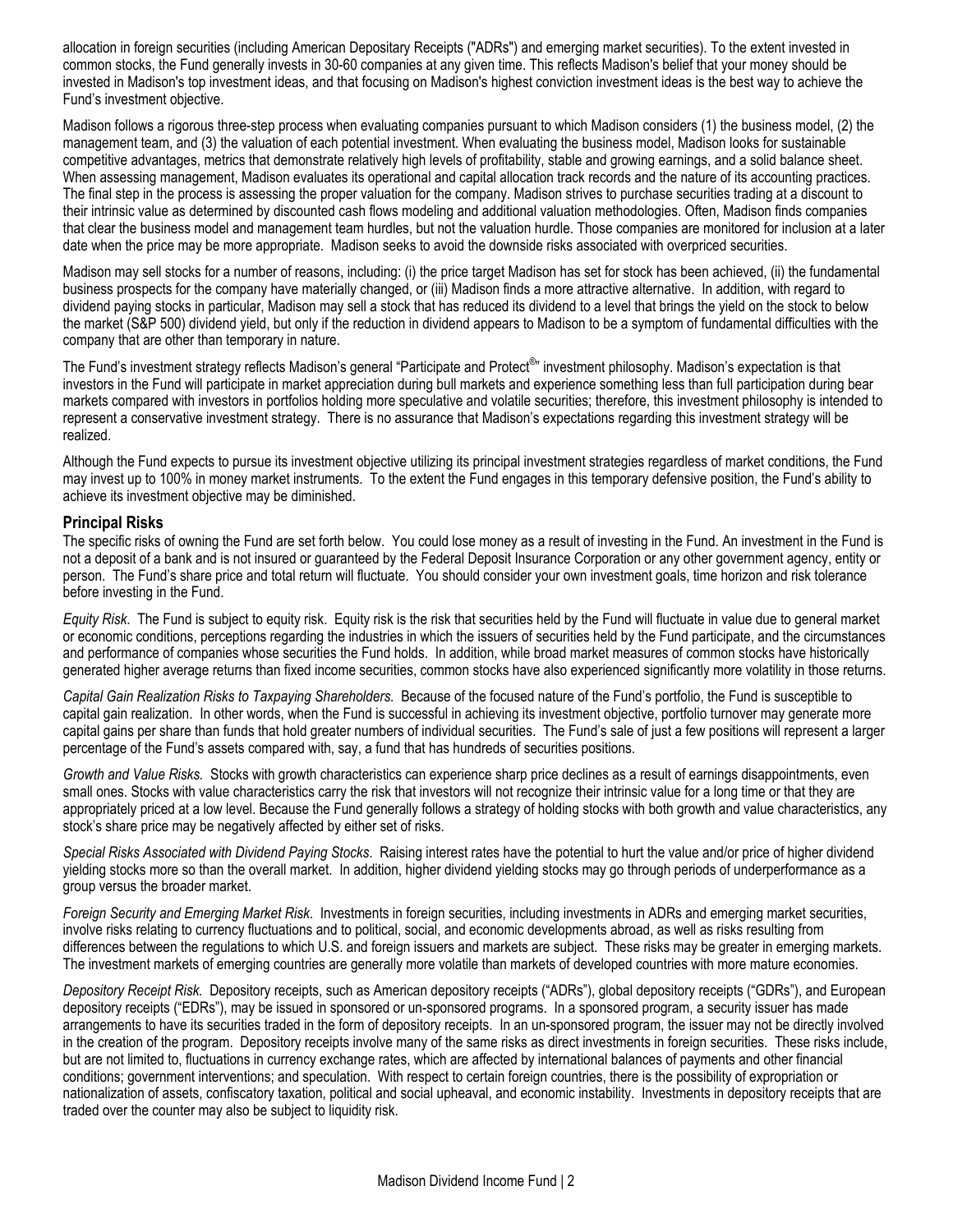*Interest Rate Risk*. To the extent the Fund invests in fixed income securities (i.e., bonds), the Fund will be subject to interest rate risk, which is the risk that the value of your investment will fluctuate with changes in interest rates. Typically, a rise in interest rates causes a decline in the market value of income-bearing securities. When interest rates rise, bond prices fall; generally, the longer a bond's maturity, the more sensitive it is to this risk.

*Market Risk.* The share price of the Fund reflects the value of the securities it holds. If a security's price falls, the share price of the Fund will go down (unless another security's price rises by an offsetting amount). If the Fund's share price falls below the price you paid for your shares, you could lose money when you redeem your shares.

### **Performance**

The following bar chart and table provide some indication of the risks of investing in the Fund. The bar chart shows how the Fund's investment results have varied from year to year. The table shows the Fund's average annual total returns for various periods compared to two broad measures of market performance, as well as with returns of an index of funds with similar investment objectives. The Fund's past performance (before and after taxes) is not necessarily an indication of its future performance. Madison waived 0.10% of the Fund's annual management fee and 0.05% of the Fund's annual services fee for Class Y shares from June 29, 2012 through May 31, 2020. Investment returns reflect these fee waivers, without which returns would have been lower. Updated performance information current to the most recent month end is available at no cost by visiting www.madisonfunds.com or by calling 1-800-877-6089.

# **Calendar Year Total Returns for Class Y Shares**



| Highest/Lowest quarter end results<br>during this period were: |  |  |  |  |  |
|----------------------------------------------------------------|--|--|--|--|--|
| 2Q 2020<br>12.65%<br>Highest:                                  |  |  |  |  |  |
| 10 2020<br>$-20.41%$<br>Lowest:                                |  |  |  |  |  |

#### **Average Annual Total Returns For Periods Ended December 31, 2021**

|                                                         |                                                                                                       | 1 Year |        | 5 Years 10 Years | <b>Since Inception</b><br>5/29/2020 | <b>Since Inception</b><br>8/31/2020 |
|---------------------------------------------------------|-------------------------------------------------------------------------------------------------------|--------|--------|------------------|-------------------------------------|-------------------------------------|
| Class Y Shares -                                        | Return Before Taxes                                                                                   | 22.76% | 14.24% | 13.22%           | N/A                                 | N/A                                 |
|                                                         | <b>Return After Taxes on Distributions</b>                                                            | 19.62% | 12.50% | 11.68%           | N/A                                 | N/A                                 |
|                                                         | Return After Taxes on Distributions and Sale of Fund Shares                                           | 15.57% | 11.09% | 10.62%           | N/A                                 | N/A                                 |
| <b>Class A Shares - Return Before Tax</b>               |                                                                                                       | 15.38% | N/A    | N/A              | 21.69%                              | N/A                                 |
| <b>Class I Shares</b> - Return Before Tax               |                                                                                                       | 22.90% | N/A    | N/A              | N/A                                 | 24.67%                              |
| <b>Class R6 Shares - Return Before Tax</b> <sup>1</sup> |                                                                                                       | None   | None   | None             | None                                | None                                |
|                                                         | S&P 500 <sup>®</sup> Index (reflects no deduction for sales charges, account fees, expenses or taxes) | 28.71% | 18.47% | 16.55%           | 60.36%                              | 38.86%                              |
| expenses or taxes)                                      | Russell 1000 <sup>®</sup> Value Index (reflects no deduction for sales charges, account fees,         | 25.16% | 11.16% | 12.97%           | 52.62%                              | 41.93%                              |
| expenses or taxes)                                      | Lipper Equity Income Funds Index (reflects no deduction for sales charges, account fees,              | 24.20% | 12.29% | 12.36%           | 47.79%                              | 36.74%                              |

<sup>1</sup> The Class R6 shares are new as of the date of this prospectus; therefore, performance information is not available. Class R6 shares would have substantially similar returns as Class Y shares because the shares are invested in the same portfolio of securities and the annual returns would differ only to the extent that the share classes do not have the same expenses.

After-tax returns are calculated using the highest historical individual federal marginal income tax rates and do not reflect the impact of state and local taxes. Actual after-tax returns depend on an investor's tax situation and may differ from those shown, and after-tax returns shown are not relevant to investors who hold their fund shares through tax-deferred arrangements such as 401(k) plans or individual retirement accounts. Aftertax returns are shown only for Class Y shares and will vary for other share classes. Returns after taxes on distributions and sale of fund shares may be higher than other returns for the same period due to the tax benefit of realizing a capital loss on the sale of fund shares.

# **Portfolio Management**

The investment adviser to the Fund is Madison Asset Management, LLC. John Brown, CFA (Vice President, Portfolio Manager/Analyst) and Drew Justman, CFA (Vice President, Portfolio Manager/Analyst) co-manage the Fund. Mr. Brown has served in this capacity since March 2012, and Mr. Justman has served in this capacity since April 2013.